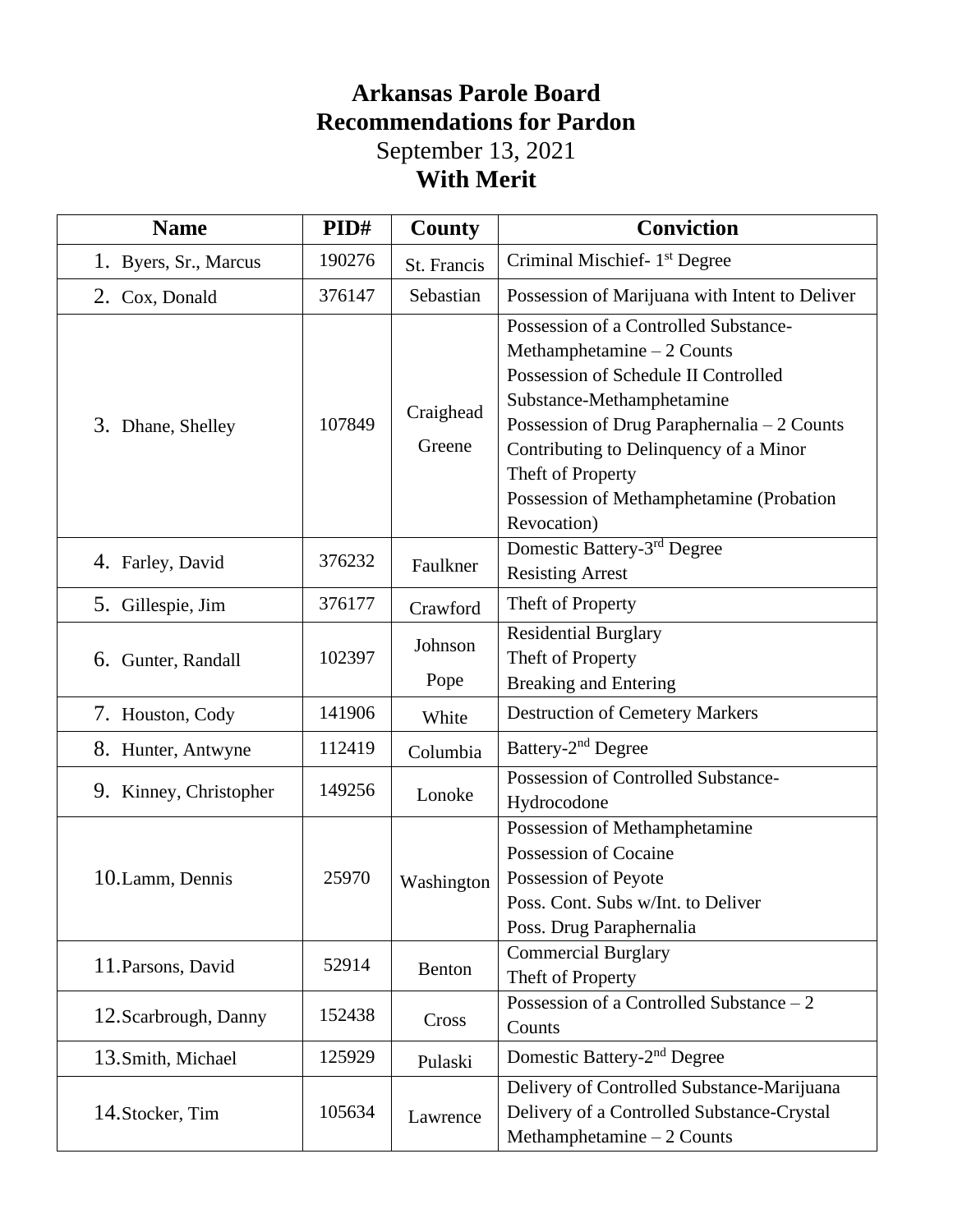| 15. Summerville, Anthony | 83278  | <b>Jefferson</b>                               | Theft By Receiving $-2$ Counts                             |  |
|--------------------------|--------|------------------------------------------------|------------------------------------------------------------|--|
| <b>Name</b>              | PID#   | County                                         | <b>Conviction</b>                                          |  |
|                          | 194226 | Possession of Controlled Substance with Intent |                                                            |  |
| 16. Thomas, Jeremiah     |        | Perry                                          | to Deliver-Marijuana                                       |  |
| 17. Wilson, Pamela       |        | Theft of Property-\$500 or Less or With        |                                                            |  |
|                          |        |                                                |                                                            |  |
|                          | 187570 | Craighead                                      | Subjective Value<br>Criminal Trespass-Occupiable Structure |  |
|                          |        |                                                | Possession of a Controlled Substance-                      |  |
|                          |        |                                                | Methamphetamine                                            |  |
| 18. Wormley, Anthony     | 83338  |                                                | <b>Hot Checks</b>                                          |  |
|                          |        | <b>Jefferson</b>                               | <b>Hot Check Law</b>                                       |  |

# **Arkansas Parole Board Recommendations for Pardon** September 13, 2021 **Without Merit**

| <b>Name</b>              | PID#   | <b>County</b>      | <b>Conviction</b>                                                                                                                                             |
|--------------------------|--------|--------------------|---------------------------------------------------------------------------------------------------------------------------------------------------------------|
| 19. Dotson, Shandreka    | 300561 | Pulaski            | Theft of Property<br>Theft by Receiving<br>Fraudulent Use of a Credit Card or Debit<br>Card<br>Theft of Property (Probation Revocation)                       |
| 20. Elmore, Ted          | 89758  | Sebastian<br>Scott | Possession of Marijuana with Intent to<br>Deliver<br>Possession of Methamphetamine<br>Possession of Marijuana-2nd Offense<br>Possession of Drug Paraphernalia |
| 21. Gonzalez, Jr., James | 204124 | Mississippi        | <b>Sexual Assault 4th Degree</b>                                                                                                                              |
| 22. Gullett, Lynsday     | 255531 | Conway             | Possession of Controlled Substance-<br>Schedule I/II Meth, Cocaine <2<br>Possession of Drug Paraphernalia-Meth,<br>Cocaine                                    |
| 23. Mahan, Dick          | 45527  | Conway<br>Pope     | Theft of Property<br><b>Burglary</b><br><b>Terroristic Threatening</b>                                                                                        |
| 24. Nowden, Sharon       | 225909 | Pulaski            | <b>Battery 2nd Degree</b>                                                                                                                                     |
| 25. Rawls, Sr., Tony     | 166202 | Pulaski            | Theft by Receiving<br>Possession of a Defaced Firearm                                                                                                         |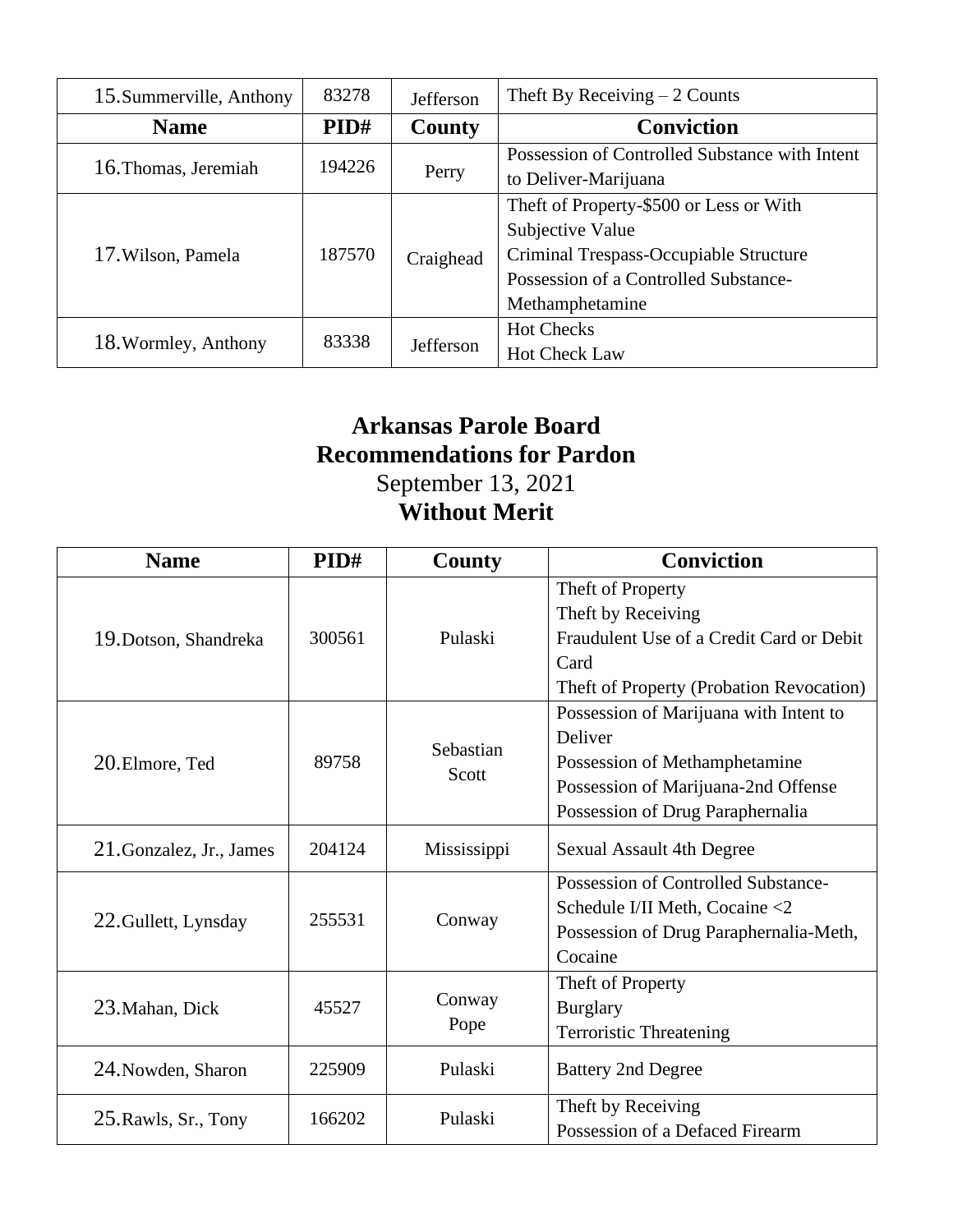| 26. Tillman, Eric  | 22526  | Jefferson<br>Pulaski | Possession of Defaced Firearm<br><b>Aggravated Robbery</b><br>Possession of Controlled Substance-<br>Cocaine |
|--------------------|--------|----------------------|--------------------------------------------------------------------------------------------------------------|
| 27. Whaley, Robert | 161855 | Lincoln              | Robbery<br><b>Residential Burglary</b><br><b>Aggravated Assault</b>                                          |

## **Arkansas Parole Board Recommendations for Pardon** September 13, 2021 **With Merit-Firearms Rights Only**

| <b>Name</b>             | PID#   | County    | <b>Conviction</b>                      |
|-------------------------|--------|-----------|----------------------------------------|
| 28. Christopher, Ronald | 96665  | Pulaski   | Possession of Controlled Substance-    |
|                         |        |           | Methamphetamine                        |
|                         | 128348 | Sebastian | Breaking And Entering $-2$ Counts      |
| 29. Fondren, Tabitha    |        |           | Theft of Property                      |
|                         |        |           | Forgery $-2nd$ Degree                  |
|                         |        |           | Possession of Methamphetamine $-2$     |
|                         |        |           | Counts                                 |
|                         |        |           | Possession of Drug Paraphernalia $-2$  |
|                         |        |           | Counts                                 |
|                         |        |           | Possession of Ephedrine                |
|                         |        |           | Criminal Mischief in the Second Degree |

### **Arkansas Parole Board Recommendations for Pardon** September 13, 2021 **With Merit-Without Firearms Rights**

| <b>Name</b>            | PID#   | <b>County</b> | <b>Conviction</b>                 |
|------------------------|--------|---------------|-----------------------------------|
| 30. Moore, Shamika     | 271061 | Pulaski       | Endangering Welfare of a Minor -6 |
|                        |        |               | Counts                            |
|                        |        |               | Theft of Property                 |
| 31. Wakefield, Douglas | 376063 | Pulaski       | Hot Check/Personal Service        |